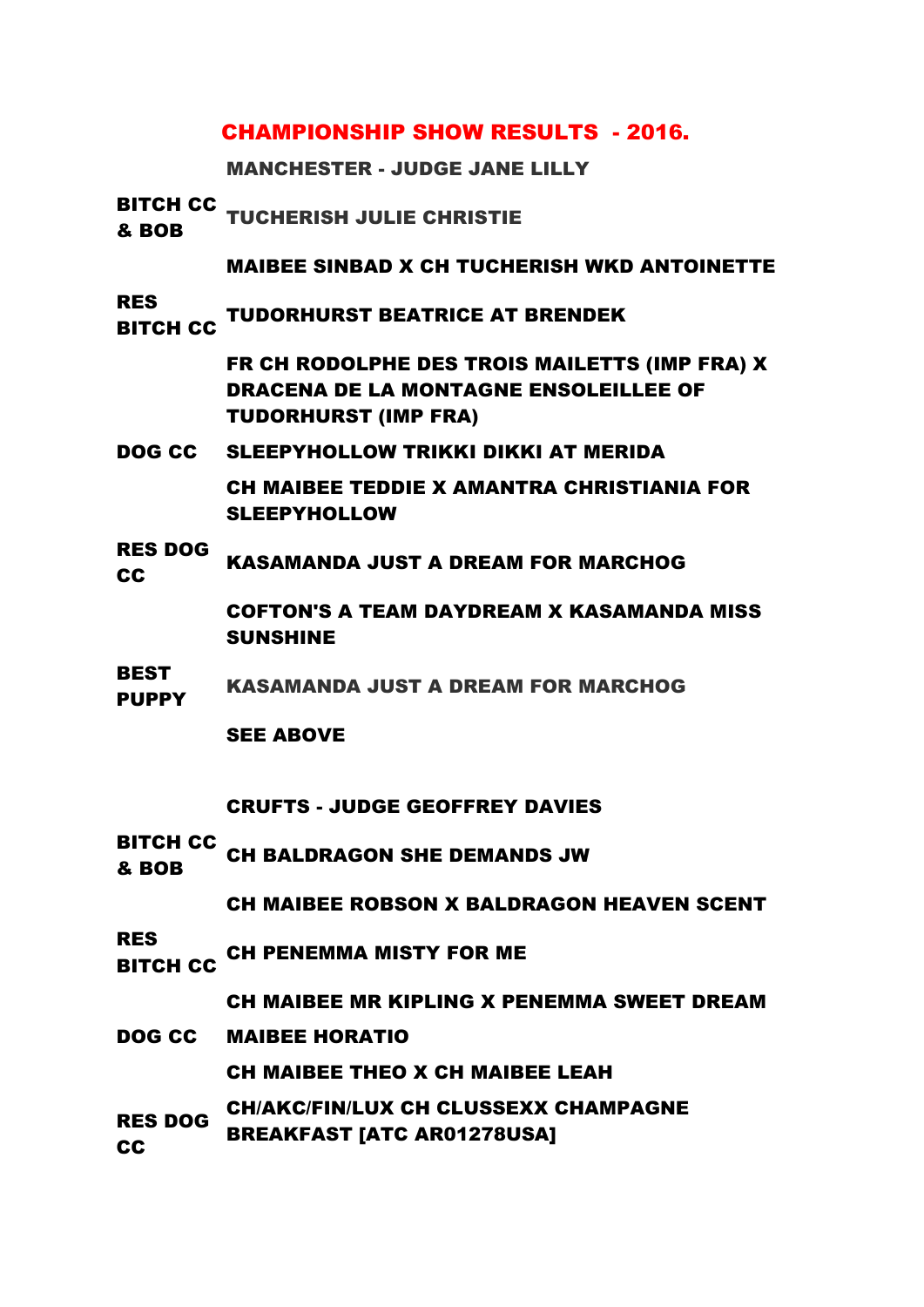ROYALIST READY TO REIGN X DOLCE VITA DES TROIS MAILLETS

BEST PUPPY MAIBEE AN IMPRESSION

MAIBEE SIMPLY DASHING X CH MAIBEE EMELDAMAY

UK TOY DOG - JUDGE PAULINE EDDLESTON

DOG CC **BOB CH CHACOMBE ROYAL GIFT TO BRENDEK** 

> CH MAIBEE TEDDIE X BALDRAGON ENVY ME OF CHACOMBE

RES DOG RES ESSEMBRA (IMP)

> ALAMBRA BLACK DIAMOND X EURYDICE DE LA RIVEROISE

BITCH CC CH BALDRAGON SHE DEMANDS JW

SEE CRUFTS

- RES
- .....<br>BITCH CC AMANTRA REGALIA

CH AMANTRA REGALIST X AMANTRA CHERYL

**BEST** PLOT MAIBEE AN IMPRESSION

SEE CRUFTS

THE NORTHERN KING CHARLES SPANIEL CLUB - JUDGE RAOUL SMITH

DOG CC **BOB CH MAIBEE MR KIPLING** 

CH MAIBEE THEO X CH MAIBEE LAYLA

RES DOG RES BUCK HEADRA'S TRULY MAGIC IS JUSTACHARMA

> CH JUSTACHARMA HE IS OUR MAGIC JW X HEADRA'S MISS CADBURY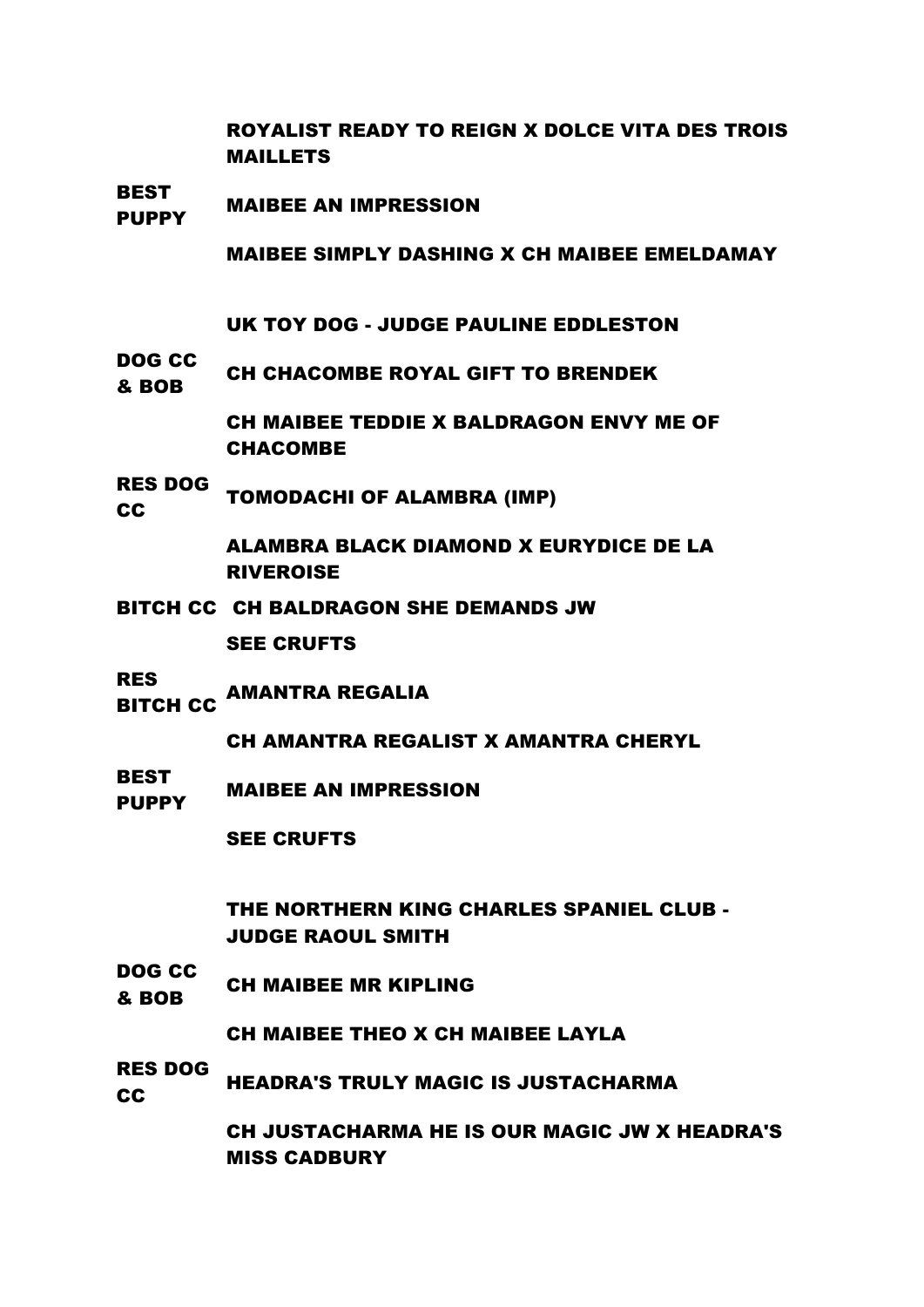BITCH CC CH PENEMMA MISTY FOR ME JW

SEE CRUFTS

RES

**BITCH CC MARCHOG MIMI BON BON** 

CH MARCHOG MACFLANNEL X MARCHOG MIDNIGHT IN GEORGIA

BEST PUPPY MAIBEE AN IMPRESSION

SEE CRUFTS

WELKS - JUDGE: LIZ STANNARD

DOG CC **BOB** CH TUDORHURST COMMODORE

> CHATEAU TUDORHURST DE LA MONTAGNE ENSOLEILLEE X TUDORHURST CHARMED

RES DOG RES BUS AUSTIN DRAGONHEART OF WINTER

BALDRAGON BIG IT UP X COFTON BOP TO THE TOP

BITCH CC CH BALDRAGON SHE DEMANDS JW

SEE CRUFTS

RES ..\_<del>\_</del><br>BITCH CC <sup>CWMHAF TE KANAWA</sup>

> POMELO TRIPLE CHANCE X CWMTIRION SHW'S TOO DARN HOT FOR CWMHAF

BEST PUPPY DOWNSBANK TIGER LILLY

> DOWNSBANK MONTGOMERY X LORPHIL GLIMPSE OF EBONY ON DOWNSBANK

NATIONAL DOG SHOW - JUDGE STEPHEN SMITH

DOG CC **AMANTRA REGAL DUKE** 

CH AMANTRA REGALIST X AMANTRA CHERYL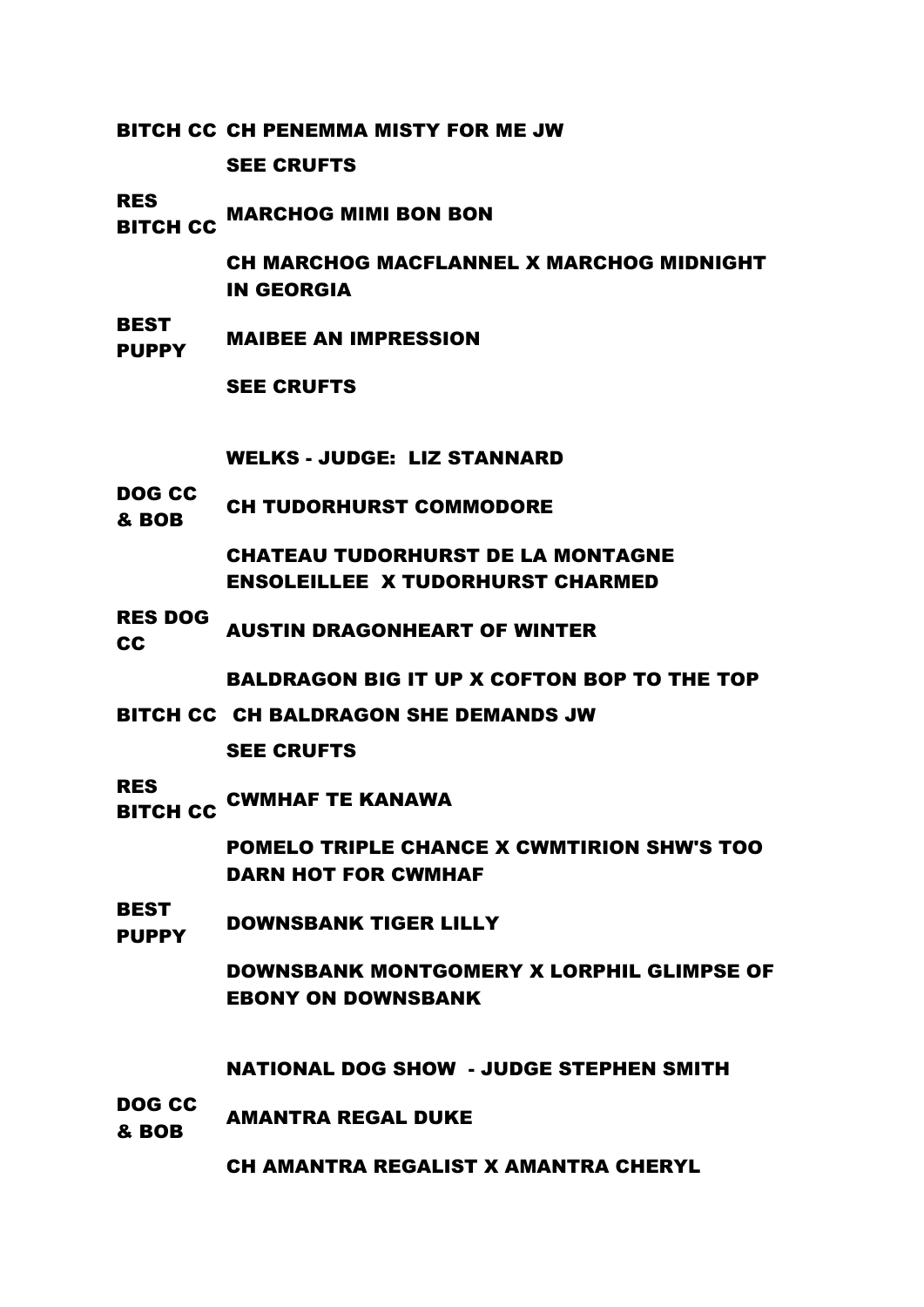RES DOG RES BOOD DOWNSBANK MONTGOMERY

> VIS A VIS D'AHOTEP ON DOWNSBANK X DOWNSBANK JULIETTA

BITCH CC CH PENEMMA MISTY FOR ME

SEE CRUFTS

RES

**COFTON WALKING ON SUNSHINE**<br>BITCH CC

CH INT CH HEADRA'S CHOCOLATE D'LITE X INT/NED CH COFTON SHARE MY DREAM

BEST PUPPY DIGGLE DANDELION

> HEADRA'S TRULY MAGIC IS JUSTACHARMAR X PHYDEAUX ROYAL ROSE FOR DIGGLE

THE KING CHARLES SPANIEL CLUB JUDGE - LIZ CARTLEDGE

DOG CC **EXECUTE CH TUDORHURST COMMODORE** 

SEE WELKS

RES DOG RES DUCTURE TUDORHURST ARAMIS

> TUDORHURST DIAMOND X HELLO DOLLY DE LA MONTAGNE ENSOLEILEE OF TUDORHURST

BITCH CC CH BALDRAGON SHE DEMANDS JW

SEE CRUFTS

#### RES BITCH CC TUDORHURST HELLO DOLLY DE LA MONTAGNE ENSOLEILEE OF

FR CH ELIXIR DAMOUR DE LA MONTAGNE ENSOLEILEE X FR CH AMANDE DOUCE DE LA MONTAGNE ENSOLEILEE

BEST PUPPY COFTON FAIRY TALE

CH MAIBEE MR KIPLING X COFTON FIELDS OF GOLD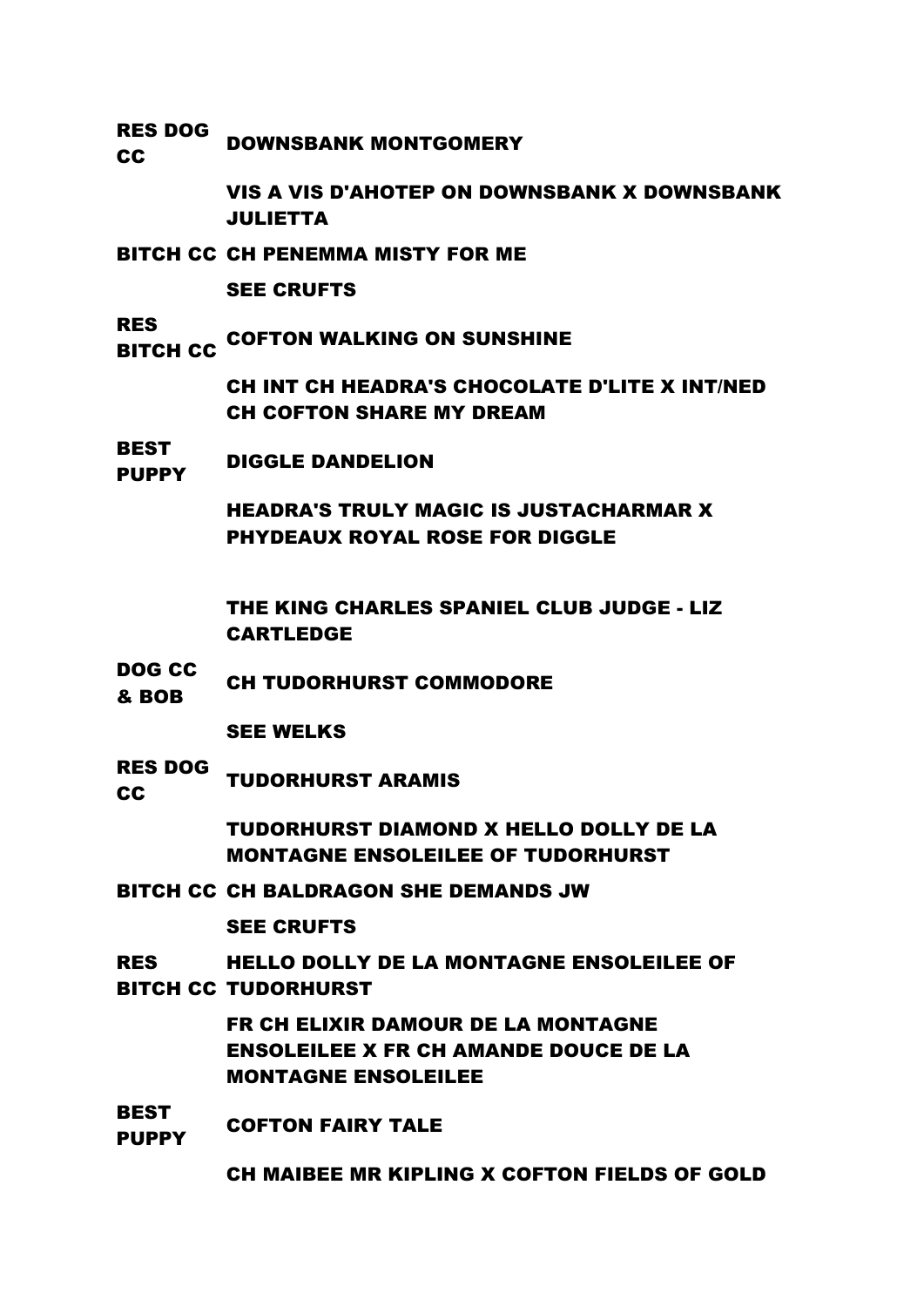SCOTTISH KENNEL CLUB ( MAY) JUDGE - CAROLINE ROE

BITCH CC

**EXAMPLE AMANTRA REGALIA JW<br>& BOB** 

SEE UK TOY DOG

RES<br>BITCH CC CH PENEMMA MISTY FOR ME JW

SEE CRUFTS

- DOG CC AM CH MAIBEE ORLANDO CH MAIBEE THEO X MAIBEE ROSE TINT
- RES DOG REGIUS OF FEORIG<br>CC

CH AMANTRA REGALIST X AMANTRA CHERYL

**BEST** PUPPY DIGGLE DANDELION

SEE NATIONAL DOG SHOW

BATH JUDGE - TONY ALLCOCK

BITCH CC **BOB** CWMHAF TE KANAWA

SEE WELKS

RES

..\_<del>\_</del><br>BITCH CC AMANTRA REGALIA JW

SEE UK TOY DOG

- DOG CC HEADRA'S TRULY MAGIC IS JUSTACHARMA SEE NORTHERN KING CHARLES SPANIEL
- RES DOG NOT COMMISSION STRIDING EDGE OF FOCHAIN

CH MAIBEE ROBSON X BALDRAGON HEAVEN SCENT

- **BEST** MAYNORTH LOOK OF LOVE
- **PUPPY** DOWNSBANK MONTGOMERY X MAYNORTH LOVE SONG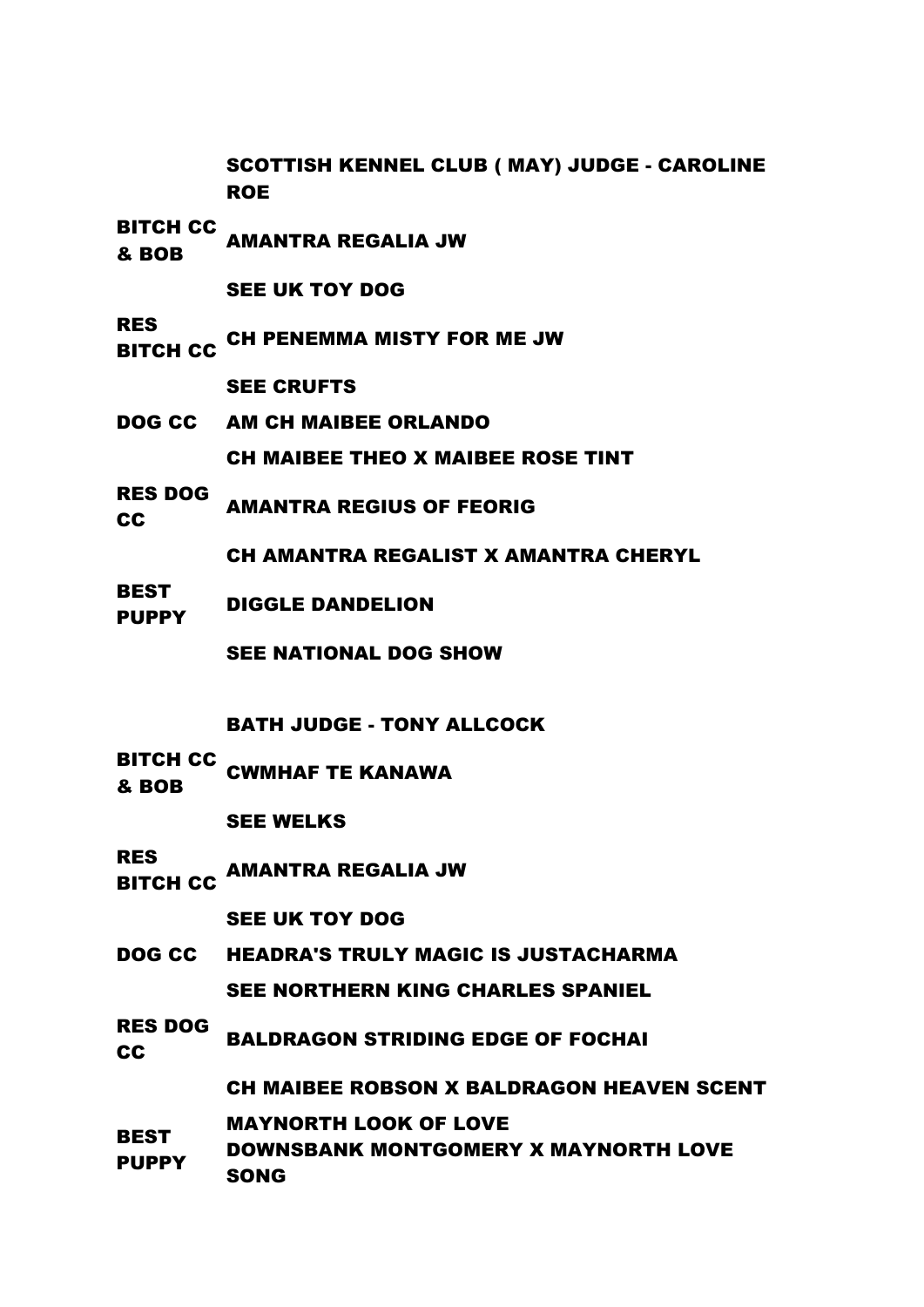SOUTHERN COUNTIES JUDGE - KARI JARVINEN

BITCH CC **BITCH CC CH BALDRAGON SHE DEMANDS JW** 

SEE CRUFTS

RES ..\_<del>\_</del><br>BITCH CC <sup>CWMHAF TE KANAWA</sup>

SEE WELKS

- DOG CC CH CHACOMBE ROYAL GIFT TO BRENDEK SEE UK TOY DOG
- RES DOG NES BUSH SLEEPYHOLLOW TRIKKI DIKKI AT MERIDA<br>CC

SEE MANCHESTER

**BEST** PUPPY CHACOMBE IGGLE PIGGLE

> CH CHACOMBE RETAINED ASSET X CHACOMBE MYRNA

THREE COUNTIES JUDGE- PAM HEALY-GATES

DOG CC **BOB AMANTRA REGAL DUKE** 

SEE NATIONAL DOG SHOW

RES DOG **CC** TUDORHURST ARAMIS

SEE KCS CLUB

BITCH CC CWMHAF TE KANAWA

SEE WELKS

RES HELLO DOLLY DE LA MONTAGNE ENSOLEILLEE OF

BITCH CC TUDORHURST

SEE KCS CLUB

BEST PUPPY COFTON WINTER TIME TALE AT HEADRA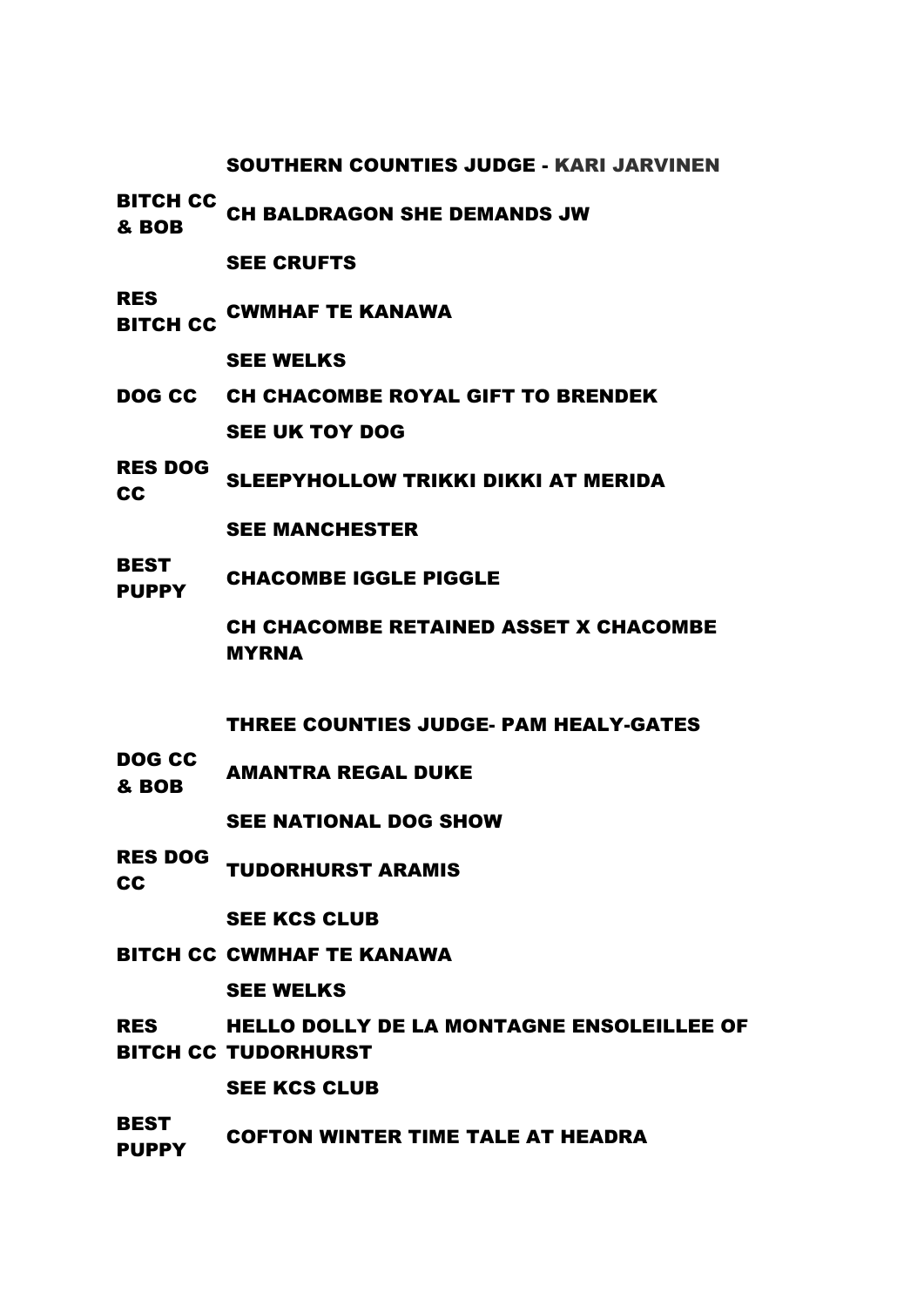#### CH MAIBEE MR KIPLING X COFTON FIELDS OF GOLD

#### BORDER UNION JUDGE - DAVID CROSSLEY

BITCH CC **ELLOTS TUCHERISH JULIE CHRISTIE<br>& BOB** 

SEE MANCHESTER

RES

..\_\_<br>BITCH CC CH BALDRAGON SHE DEMANDS JW

SEE CRUFTS

DOG CC LORPHIL RED RIVER

CH TUCHERISH SUNDANCE JW X LORPHIL RED SLIPPER

RES DOG **CC MAIBEE HORATION** 

SEE CRUFTS

**BEST** PUPPY COFTON WINTER TIME TALE AT HEADRA

SEE THREE COUNTIES

#### BLACKPOOL JUDGE - FRANK KANE

BITCH CC **BOB KHANDRO LA VIE EN ROSE FROM FOCHAI** 

> BALDRAGON BERKELEYFOR KHANDRO X NISTROY INDIAMA FOR KHANDRO

RES ..\_\_<br>BITCH CC CH BALDRAGON SHE DEMANDS JW

SEE CRUFTS

DOG CC GCH MAIBEE ORLANDO

SEE SKC

RES DOG **CC** CH TUDORHURST COMMODORE

SEE WELKS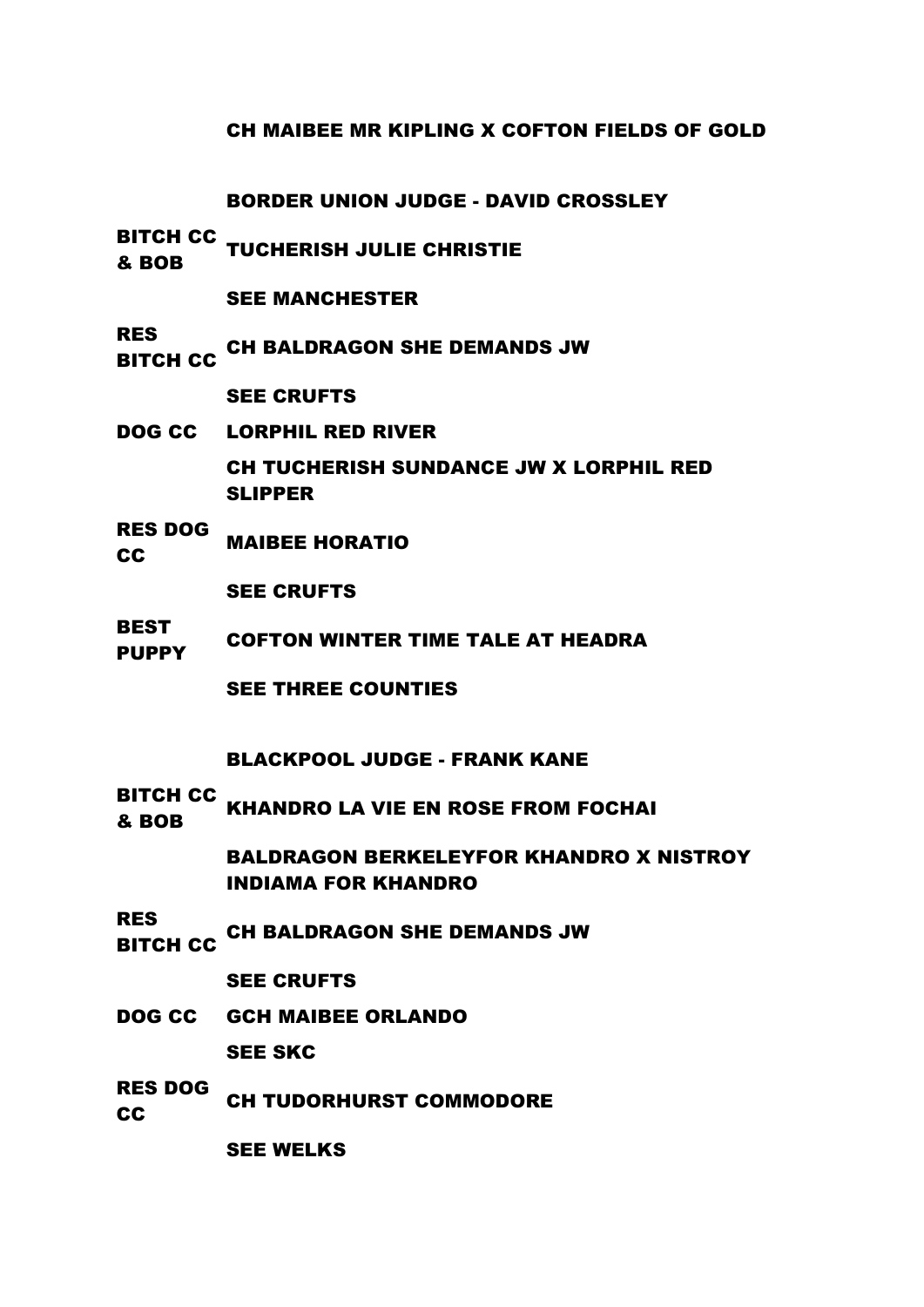#### BEST PUPPY KHANDRO SOMETHING TELLS ME

BALDRAGON BERKELEY FOR KHANDRO X NISYROS INDIANA FOR KHANDRO

WINDSOR - JUDGE CAROLINE ROBINSON

DOG CC **BOB CH CHACOMBE ROYAL GIFT TO BRENDEK** 

SEE UK TOY DOG

RES DOG RES DOG AMANTRA REGAL DUKE

SEE NATIONAL

- BITCH CC CH PENEMMA MISTY FOR ME JW SEE CRUFTS
- RES

..\_\_<br>BITCH CC COFTON WALKING ON SUNSHINE

SEE NATIONAL

BEST PUPPY COFTON FAIRY TALE

SEE KING CHARLES SPANIEL CLUB

LEEDS - JUDGE RUTH MOCHRIE

BITCH CC & BOB CH CWMHAF TE KANAWA

SEE WELKS

RES<br>BITCH CC **KHANDRO LA VIE EN ROSE FROM FOCHAI** 

SEE BLACKPOOL

DOG CC TUDORHURST CORSAIR FR CH RODOLPHE DES TROIS MAILETTS (IMP FRA) X DRACENA DE LA MONTAGNE ENSOLEILLEE OF TUDORHURST (IMP FRA)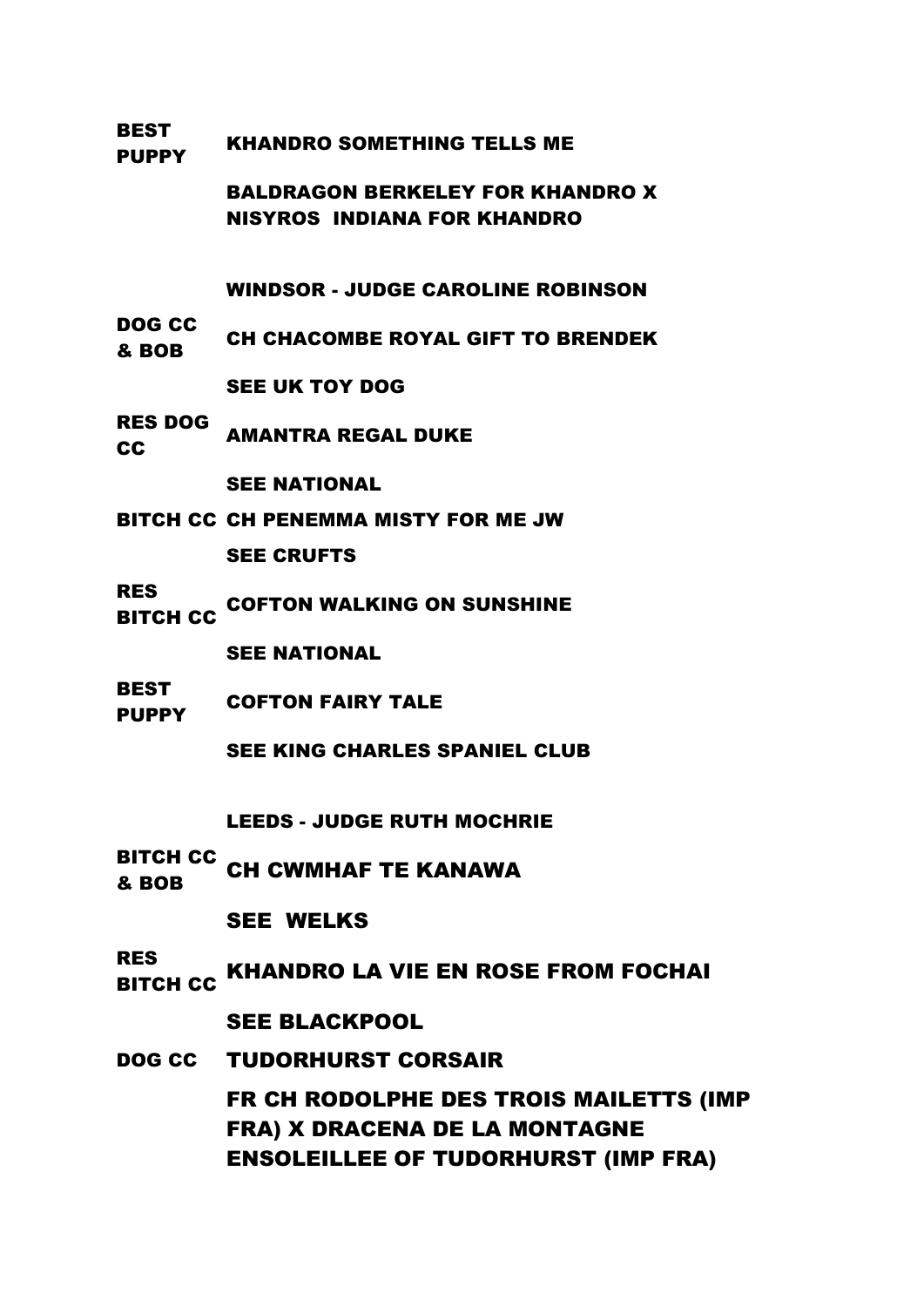| RES DOG<br><b>CC</b>               | <b>MAYNORTH SHADES OF HEAVEN AT</b><br><b>HOOEBARTON</b>                   |
|------------------------------------|----------------------------------------------------------------------------|
|                                    | <b>OTHMESE DHU DAVETH AT HOOBARTON X</b><br><b>MAYNORTH SHOW ME HEAVEN</b> |
| <b>BEST</b><br><b>PUPPY</b>        | <b>JACRIANNA KING'S RANSOME</b>                                            |
|                                    | CH TUDORHURST PIRATE KING X JACRIANNA<br><b>SILK BROCADE</b>               |
|                                    | <b>PAIGNTON - JUDGE SANDRA IRELAND</b>                                     |
| <b>BITCH</b><br>CC &<br><b>BOB</b> | <b>CH BALDRAGON SHE DEMANDS JW</b>                                         |
|                                    | <b>SEE CRUFTS</b>                                                          |
| <b>RES</b><br>BITCH<br><b>CC</b>   | <b>CH PENEMMA MISTY FOR ME JW</b>                                          |
|                                    | <b>SEE CRUFTS</b>                                                          |
|                                    | <b>DOG CC AMANTRA REGAL DUKE</b>                                           |
|                                    | <b>SEE NATIONAL</b>                                                        |
| <b>RES</b><br>DOG CC               | <b>AMANTRA REGIUS OF FEORLIG SH.CM</b>                                     |
|                                    | <b>SEE SKC</b>                                                             |
| <b>BEST</b>                        | <b>COFTON WINTER TIME TALE AT HEADRA</b>                                   |
| <b>PUPPY</b>                       | <b>SEE THREE COUNTIES</b>                                                  |
|                                    | <b>WELSH KC - JUDGE ALBERT WIGHT</b>                                       |
| DOG CC<br>& BOB                    | <b>CH TUDORHURST COMMODORE</b>                                             |
|                                    | <b>SEE WELKS</b>                                                           |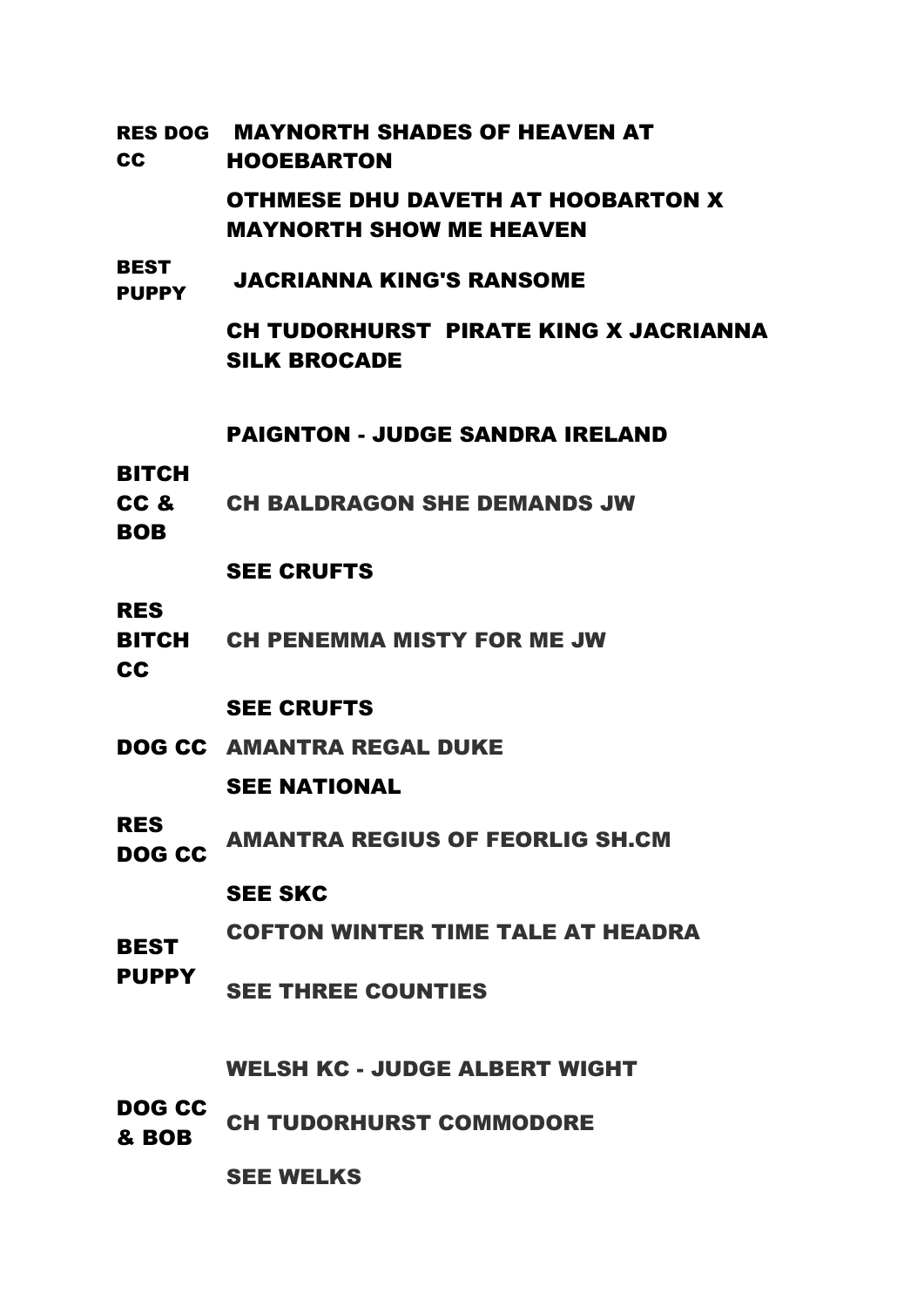| <b>RES</b><br><b>DOG CC</b>   | <b>GR CH MAIBEE ORLANDO</b>                              |
|-------------------------------|----------------------------------------------------------|
|                               | <b>SEE SKC</b>                                           |
| <b>BITCH</b><br><b>CC</b>     | <b>AMANTRA REGALIA JW</b>                                |
|                               | <b>SEE UK TOY DOG</b>                                    |
| <b>RES</b><br><b>CC</b>       | <b>BITCH CH CWMHAF TE KANAWA</b>                         |
|                               | <b>SEE WELKS</b>                                         |
| <b>BEST</b><br><b>PUPPY</b>   | <b>AMANTRA SUMMER SHOWGIRL TAF</b>                       |
|                               | <b>AMANTRA SUMMER POET X AMANTRA</b><br><b>TURQUOISE</b> |
|                               | <b>CITY OF BIRMINGHAM - JUDGE VANESSA COX</b>            |
| <b>DOG CC</b><br>& BOB        | <b>CH TUDORHURST COMMODORE</b>                           |
|                               | <b>SEE WELKS</b>                                         |
| <b>RES DOG</b><br>cc          | <b>GR CH MAIBEE ORLANDO</b>                              |
|                               | <b>SEE SKC</b>                                           |
|                               | <b>BITCH CC CH BALDRAGON SHE DEMANDS JW</b>              |
|                               | <b>SEE CRUFTS</b>                                        |
| <b>RES</b><br><b>BITCH CC</b> | <b>CH CWMHAF TE KANAWA</b>                               |
|                               | <b>SEE WELKS</b>                                         |
| <b>BEST</b><br><b>PUPPY</b>   | <b>COFTON WINTER TIME TALE AT HEADRA</b>                 |
|                               | <b>SEE THREE COUNTIES</b>                                |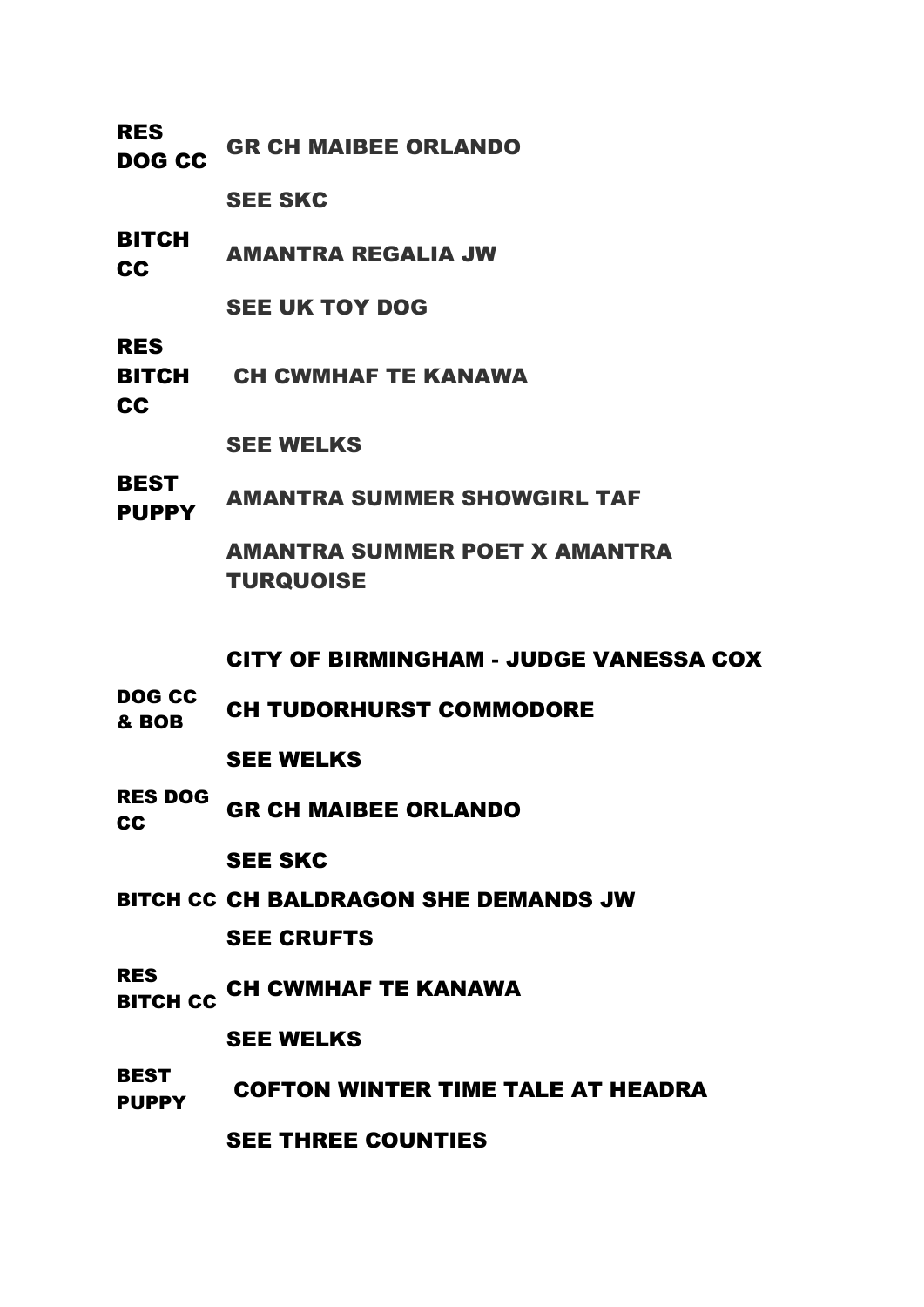|                                                | <b>RICHMOND - JUDGE IAN WILLEY</b>                                        |
|------------------------------------------------|---------------------------------------------------------------------------|
| DOG CC<br>BOB &<br><b>GROUP</b><br>$\mathbf 2$ | <b>CH TUDORHURST COMMODORE</b>                                            |
|                                                | <b>SEE WELKS</b>                                                          |
| <b>RES</b><br>DOG CC                           | <b>MAIBEE HORATIO ARAF</b>                                                |
|                                                | <b>SEE CRUFTS</b>                                                         |
| <b>BITCH</b><br>CC                             | <b>AMANTRA REGALIA JW</b>                                                 |
|                                                | <b>SEE UK TOY DOG</b>                                                     |
| <b>RES</b><br><b>BITCH</b><br>CC               | <b>CH BALDRAGON SHE DEMANDS JW</b>                                        |
|                                                | <b>SEE CRUFTS</b>                                                         |
| <b>BEST</b><br><b>PUPPY</b>                    | <b>COFTON WINTER TIME TALE AT HEADRA</b>                                  |
|                                                | <b>SEE THREE COUNTIES</b>                                                 |
|                                                | <b>DARLINGTON- JUDGE IAN SIDGWICK</b>                                     |
| <b>DOG CC</b><br>& BOB                         | <b>LANOLA GIORGIO ARMANI WITH SIMANNIE</b>                                |
|                                                | CH COFTON A TEAM DAYDREAM X CH MAIBEE<br><b>CLEMENTINE OF LANOLA SHCM</b> |
| <b>RES DOG</b><br>cc                           | <b>LORPHIL TREASURE ISLAND</b>                                            |
|                                                | YAKEE ROYAL TREASURE X CH BRAEMARRA<br><b>GOSSIP GIRL</b>                 |
|                                                | BITCH CC CH PENEMMA MISTY FOR ME JW                                       |
|                                                |                                                                           |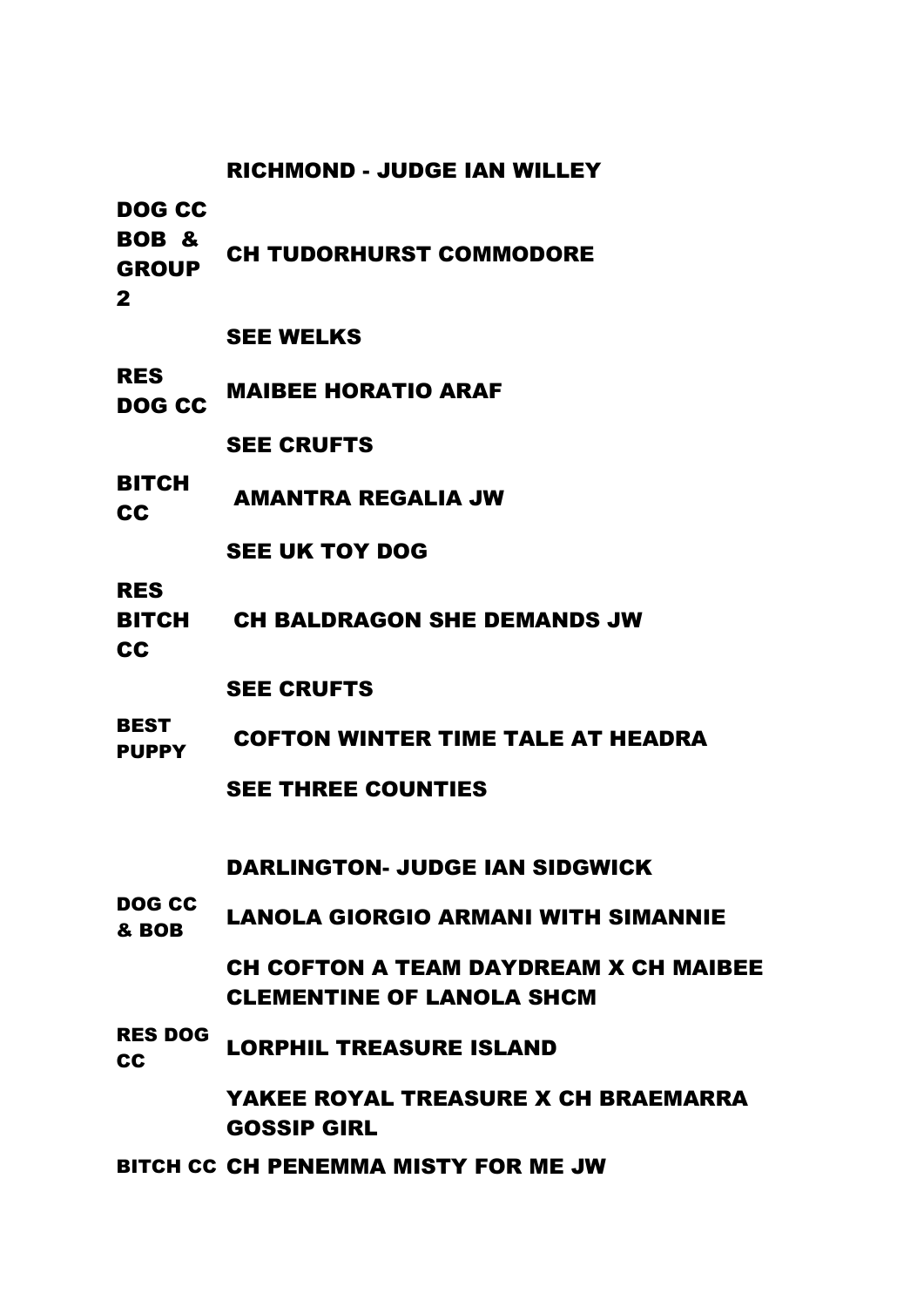#### SEE CRUFTS

RES<br>BITCH CC <sup>CH CWMHAF TE KANAWA</sup>

### SEE WELKS

BEST

- PUPPY & **PUPPY** COFTON WINTER TIME TALE AT HEADRA
- GROUP 2
- SEE THREE COUNTIES

# DRIFFIELD - JUDGE JEAN WALLHEAD

- 
- BITCH CC & BOB CH BALDRAGON SHE DEMANDS JW
	- SEE CRUFTS

RES<br>BITCH CC CH PENEMMA MISTY FOR ME JW

SEE CRUFTS

- DOG CC AM GR CH MAIBEE ORLANDO SEE SKC
- RES DOG **CC CH CHACOMBE ROYAL GIFT TO BRENDEK**

# SEE UK TOY DOG

BEST PUPPY COFTON WINTER TIME TALE AT HEADRA

SEE THREE COUNTIES

# SOUTH WALES KA - JUDGE ESPEN ENGH

DOG CC **BOB AMANTRA REGIUS OF FEORLIG SHCM** 

SEE SKC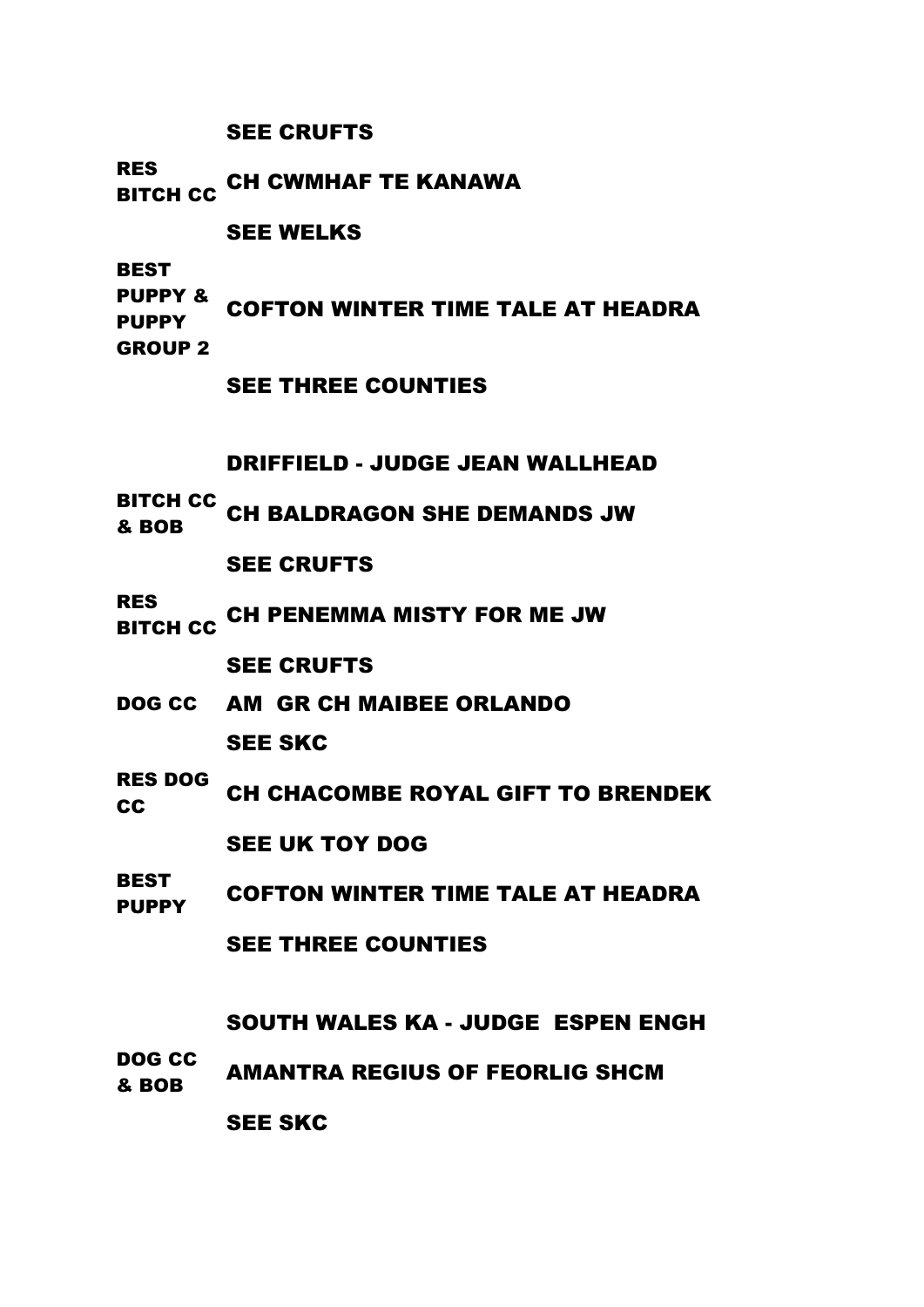RES DOG RES BOO LANOLA GIORGIO ARMANI WITH SIMANNIE

### SEE DARLINGTON

BITCH CC CH BALDRAGON SHE DEMANDS JW

SEE CRUFTS

RES NOTE: KHANDRO LA VIE EN ROSE FROM FOCHAI

SEE BLACKPOOL

BEST PUPPY COFTON FAIRY TALE

SEE KING CHARLES SPANIEL CLUB

MIDLAND COUNTIES - JUDGE TRACY JACKSON

BITCH CC & BOB CH PENEMMA MISTY FOR ME JW

SEE CRUFTS

RES<br>BITCH CC CH BALDRAGON SHE DEMANDS JW

SEE CRUFTS

DOG CC DIGGLE DANDELION

SEE NATIONAL DOG SHOW

RES DOG RES BOO LANOLA GIORGIO ARMANI WITH SIMANNIE

SEE DARLINGTON

**BEST** PUPPY TOYSWOOD COUNTING STARS

> ALDORICKA SMOKEY ROBINSON X ALDORICKA TIGER LILLIE AT TOYSWOOD

KING CHARLES SPANIEL ASSOCIATION - JUDGE DR ANDREAS SCHEMEL